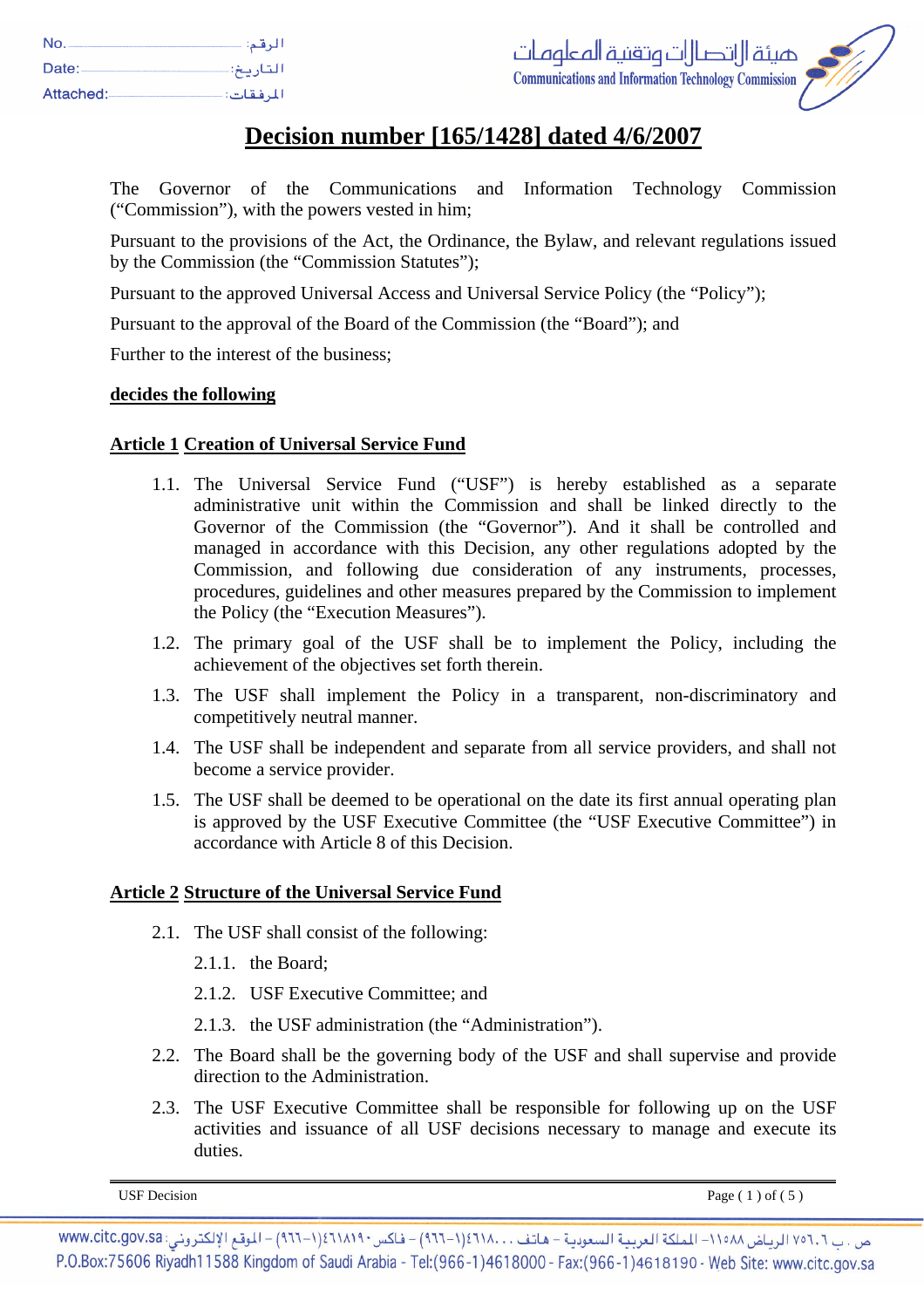| No.       | الرقم:    |
|-----------|-----------|
| Date:     | التاريخ   |
| Attached: | المرفقات: |

- 2.4. The Administration shall be responsible for the day-to-day operation and administration of the USF.
- 2.5. The Administration shall be led by an individual administrator (the "Administrator").
- 2.6. The Administrator shall report directly to the Governor and shall be appointed by the Board based on the recommendation of the USF Executive Committee.
- 2.7. The Administration of the USF will consist of a core dedicated staff, who may receive support from other sectors of the Commission to perform their tasks.

## **Article 3 Role and Responsibilities of the Board**

The role and responsibilities of the Board include the following:

- 3.1. Approve the appointment or removal of the Administrator;
- 3.2. Approve USF budgets ("USF Budgets"); and
- 3.3. Approve the annual reports on the activities, accomplishments, and financial accounts of the USF for the previous fiscal year (the "USF Reports").

## **Article 4 Role and Responsibilities of the USF Executive Committee**

The role and responsibilities of the USF Executive Committee include the following:

- 4.1. Recommend to the Board the appointment or removal of the Administrator;
- 4.2. Approve USF operating plans ("Operating Plans");
- 4.3. Approve all Bylaws and Execution Measures necessary to give full force and effect to the Policy and this Decision;
- 4.4. Approve the formation of any sub committees necessary to facilitate USF execution;
- 4.5. Authorize the USF Budgets and recommend them to the Board; and
- 4.6. Authorize the USF Reports and submit them to the Board.

# **Article 5 Role and Responsibilities of the Governor**

The role and responsibilities of the Governor include the following:

- 5.1. Submit to the USF Executive Committee the appointment or removal of the Administrator;
- 5.2. Approve the appointment or removal of the core dedicated staff; and
- 5.3. Approve all contracts, USF disbursements, and agreements between the USF and participating parties who win a competitive selection process ("USF Agreement") within his authority.

## **Article 6 Role and Responsibilities of the Administrator**

The role and responsibilities of the Administrator include the following:

6.1. Manage the day-to-day operation and administration of the Administration and any work assigned to any consulting body;

USF Decision Page ( 2 ) of ( 5 )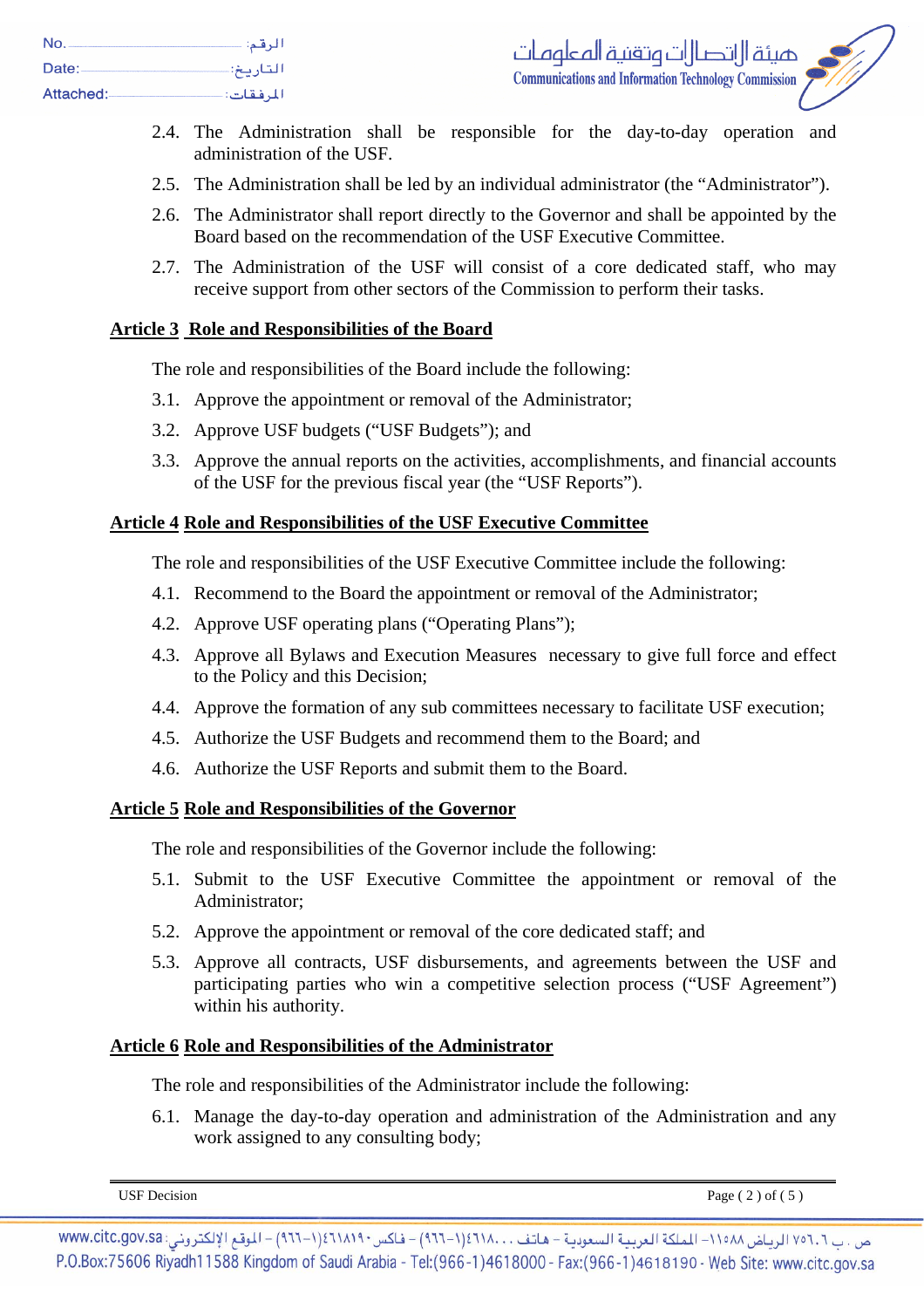| No.       | الرقم:    |
|-----------|-----------|
| Date:     | التاريخ:۔ |
| Attached: | المرفقات: |

- 6.2. Recommend to the Governor the appointment or removal of the core dedicated staff and signing contracts with the consultants;
- 6.3. Prepare the Operating Plans and make recommendations regarding the same to the USF Executive Committee;
- 6.4. Prepare the USF Budget and submit it to the USF Executive Committee;
- 6.5. Prepare the USF Reports and submit them to the USF Executive Committee;
- 6.6. Prepare all Bylaws and Execution Measures necessary to give full force and effect to the Policy and this Decision and recommend them to the USF Executive Committee; and
- 6.7. Submit recommendations to the Governor regarding the signing on all contracts, agreements, USF disbursements, and any other expenses.

# **Article 7 USF Account and its sources of Funding**

- 7.1. The Commission shall open and maintain a separate sub-account for the USF (the "USF Account") at the Saudi Arabian Monetary Agency.
- 7.2. Monies from the USF Account shall not be co-mingled with other Commission or government sub-accounts or monies and shall be disbursed only on USF Projects and USF administrative disbursements in accordance with this Decision.
- 7.3. The USF's accounting records shall register the receipt, management and disbursement of all USF monies.
- 7.4. The USF Account shall be separately and transparently maintained and operated in accordance with applicable legislation adopted by the Commission.
- 7.5. At the end of every fiscal year, the USF shall have the authority to retain the difference between the amounts collected or received by it and the amounts actually disbursed for the financing of future Operating Plans.
- 7.6. The USF shall be financed in accordance with the sources set out in the Policy.

## **Article 8 Operating Plans**

- 8.1. Strategic Operating Plan shall define USF Programs and USF Projects in accordance with the Policy and any relevant Execution Measures, which identify specific networks and/or telecommunications services to be implemented, as well as annual Operating Plans for the current or subsequent years, to achieve the Policy objectives.
- 8.2. USF Projects to be included in an Operating Plan may be designed by the Administration or may be proposed by other persons for the consideration of the Administration.
- 8.3. Annual Operating Plans shall include a detailed budget for all USF Programs and USF Projects contained therein.
- 8.4. The annual Operating Plan shall also include the USF's administrative expenses as estimated by the Administration.

USF Decision Page ( 3 ) of ( 5 )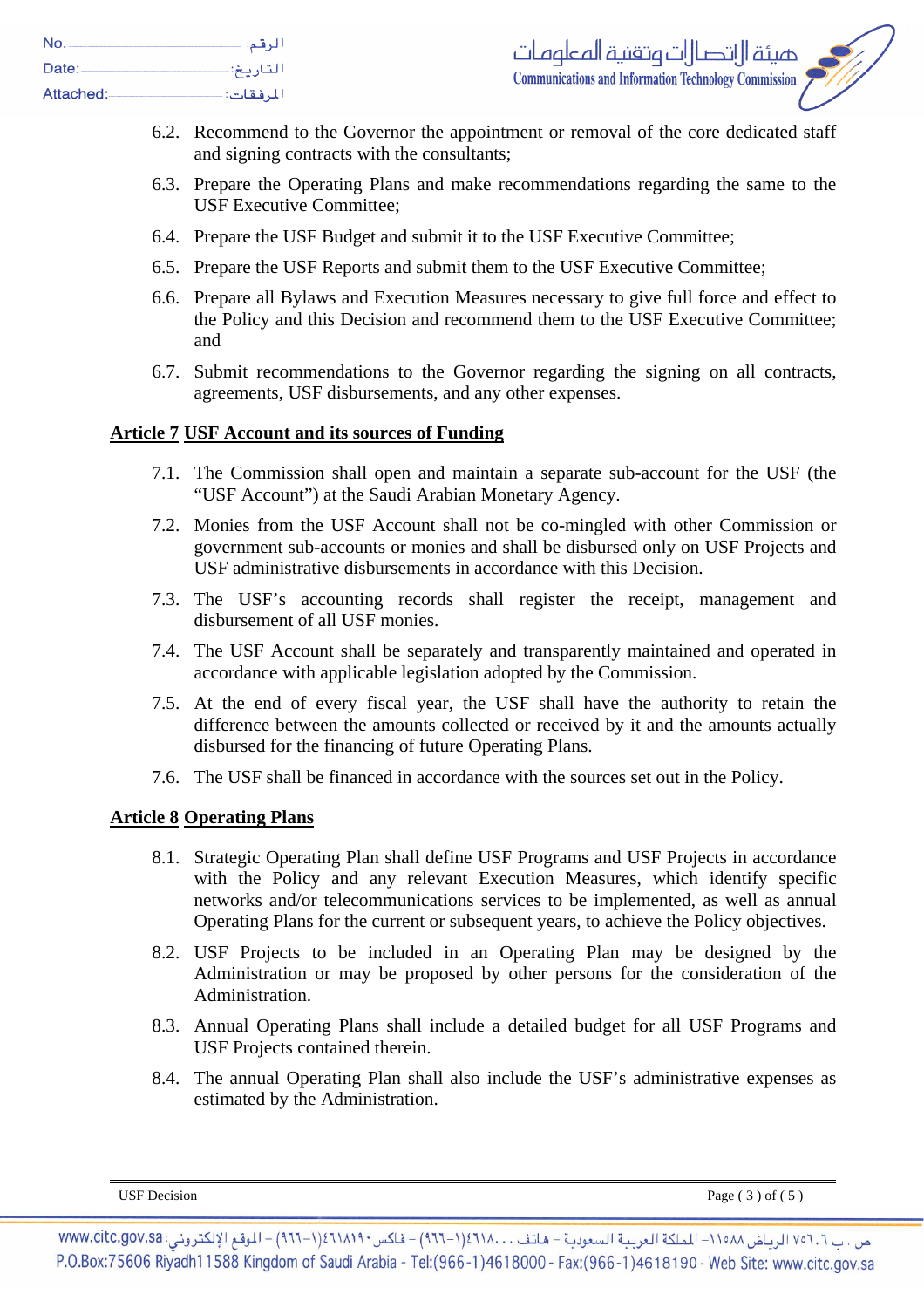#### **Article 9 Competitive Selection Process**

- 9.1. All USF Projects shall be awarded by the USF pursuant to a competitive selection process in accordance with the Policy and as further specified in any relevant Execution Measures.
- 9.2. The parties who will be participating in the eligibility process to be selected in the competitive process must demonstrate that they meet the specific eligibility and qualification criteria established by the USF.
- 9.3. Only participating parties who win a competitive selection process ("USF Service Providers") shall receive financial support from the USF after obtaining an appropriate license according to the Commission Statutes.
- 9.4. The USF may request bid and/or performance guarantees from the parties participating in the competitive selection process.

#### **Article 10 Funding of USF Projects**

- 10.1. The USF shall only provide funding for USF Projects in accordance with the Policy and the Execution Measures.
- 10.2. The financial support from the USF shall not exceed the amount calculated in the USF Agreement.
- 10.3. The amount of subsidy to be paid shall be determined by the USF as part of the competitive selection process.
- 10.4. According to its discretion, the one-time subsidy may be disbursed by the USF in one or more instalments.
- 10.5. The maximum amount of the one-time subsidy available for each USF Project shall be proposed by the Administration and included in the Operational Plan.
- 10.6. The Administration shall calculate the maximum amount of the one-time subsidy based on a net-cost estimation, which will be specified according to the Execution Measures.

#### **Article 11 USF Administrative Disbursements**

- 11.1. The administrative expenses of the USF shall be financed by the USF.
- 11.2. The administrative expenses of the USF shall include the following:
	- 11.2.1. Salaries, remunerative packages and allowances for the Administration staff;
	- 11.2.2. Office equipment, administrative, and operational expenses specifically and directly related to the requirements of the Administration;
	- 11.2.3. Travel expenses for the activities of the Administration of the USF;
	- 11.2.4. Expenses of studies pertinent to USF activities;
	- 11.2.5. Contracts entered into by the USF; and
	- 11.2.6. All other costs and expenses.

USF Decision  $\qquad \qquad \text{Page (4) of (5)}$